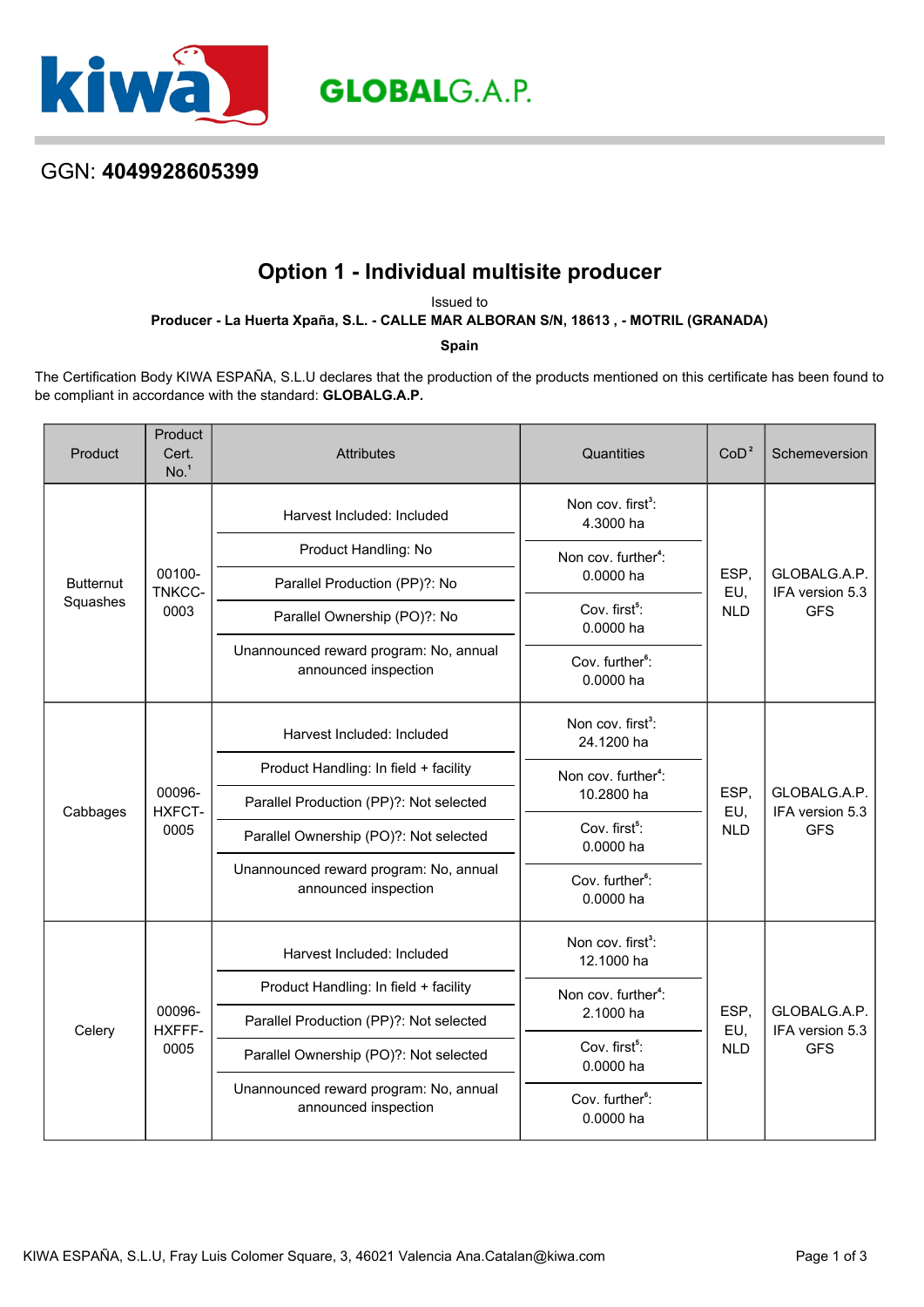| Product                              | Product<br>Cert.<br>No. <sup>1</sup> | <b>Attributes</b>                                              | Quantities                                                                              | CoD <sup>2</sup>          | Schemeversion                                 |
|--------------------------------------|--------------------------------------|----------------------------------------------------------------|-----------------------------------------------------------------------------------------|---------------------------|-----------------------------------------------|
| Escaroles /<br>Broad-Leaf<br>Endives | 00096-<br>HXFFX-<br>0005             | Harvest Included: Included                                     | Non cov. first <sup>3</sup> :<br>29.1700 ha                                             | ESP,<br>EU,<br><b>NLD</b> | GLOBALG.A.P.<br>IFA version 5.3<br><b>GFS</b> |
|                                      |                                      | Product Handling: In field + facility                          | Non cov. further <sup>4</sup> :                                                         |                           |                                               |
|                                      |                                      | Parallel Production (PP)?: Not selected                        | 6.4400 ha                                                                               |                           |                                               |
|                                      |                                      | Parallel Ownership (PO)?: Not selected                         | Cov. first <sup>5</sup> :<br>0.0000 ha                                                  |                           |                                               |
|                                      |                                      | Unannounced reward program: No, annual<br>announced inspection | Cov. further <sup>6</sup> :<br>0.0000 ha                                                |                           |                                               |
| Kale                                 | 00096-<br>HXFFN-<br>0005             | Harvest Included: Included                                     | Non cov. first <sup>3</sup> :<br>12.8500 ha                                             |                           | GLOBALG.A.P.<br>IFA version 5.3<br><b>GFS</b> |
|                                      |                                      | Product Handling: In field + facility                          | Non cov. further <sup>4</sup> :                                                         | ESP,<br>EU,<br><b>NLD</b> |                                               |
|                                      |                                      | Parallel Production (PP)?: Not selected                        | 0.0000 ha                                                                               |                           |                                               |
|                                      |                                      | Parallel Ownership (PO)?: Not selected                         | Cov. first <sup>5</sup> :<br>0.0000 ha                                                  |                           |                                               |
|                                      |                                      | Unannounced reward program: No, annual<br>announced inspection | Cov. further <sup>6</sup> :<br>0.0000 ha                                                |                           |                                               |
| Parsley (Herb)                       | 00096-<br>HXFCX-<br>0005             | Harvest Included: Included                                     | Non cov. first <sup>3</sup> :<br>2.2900 ha                                              | ESP,<br>EU,<br><b>NLD</b> | GLOBALG.A.P.<br>IFA version 5.3<br><b>GFS</b> |
|                                      |                                      | Product Handling: In field + facility                          | Non cov. further <sup>4</sup> :<br>0.0000 ha                                            |                           |                                               |
|                                      |                                      | Parallel Production (PP)?: Not selected                        |                                                                                         |                           |                                               |
|                                      |                                      | Parallel Ownership (PO)?: Not selected                         | Cov. first <sup>5</sup> :<br>0.0000 ha                                                  |                           |                                               |
|                                      |                                      | Unannounced reward program: No, annual<br>announced inspection | Cov. further <sup>6</sup> :<br>0.0000 ha                                                |                           |                                               |
| Spinach                              | 00096-<br>HXFFT-<br>0005             | Harvest Included: Included                                     | Non cov. first <sup>3</sup> :<br>78.5700 ha                                             | ESP,<br>EU,               | GLOBALG.A.P.<br>IFA version 5.3               |
|                                      |                                      | Product Handling: In field + facility                          | Non cov. further <sup>4</sup> :<br>53.1200 ha<br>Cov. first <sup>5</sup> :<br>0.0000 ha |                           |                                               |
|                                      |                                      | Parallel Production (PP)?: Not selected                        |                                                                                         |                           |                                               |
|                                      |                                      | Parallel Ownership (PO)?: Not selected                         |                                                                                         | <b>NLD</b>                | <b>GFS</b>                                    |
|                                      |                                      | Unannounced reward program: No, annual<br>announced inspection | Cov. further <sup>6</sup> :<br>0.0000 ha                                                |                           |                                               |

### **Online Certificate Validation Tool**

All listed information refers to the certificate of the producer and reflects current certification information in the database as of the log date. The current status of this certificate can be verified at **[https://database.globalgap.org/search](https://database.globalgap.org/globalgap/search/SearchMain.faces)**

- <sup>1</sup> GLOBALG.A.P. Product Certificate Number
- <sup>2</sup> Countries of Destination. The countries where the product is intended to be sold.
- <sup>3</sup> Non Covered Crops First Harvest in hectares
- <sup>4</sup> Non Covered Crops Further Harvest in hectares
- <sup>5</sup> Covered Crops First Harvest in hectares